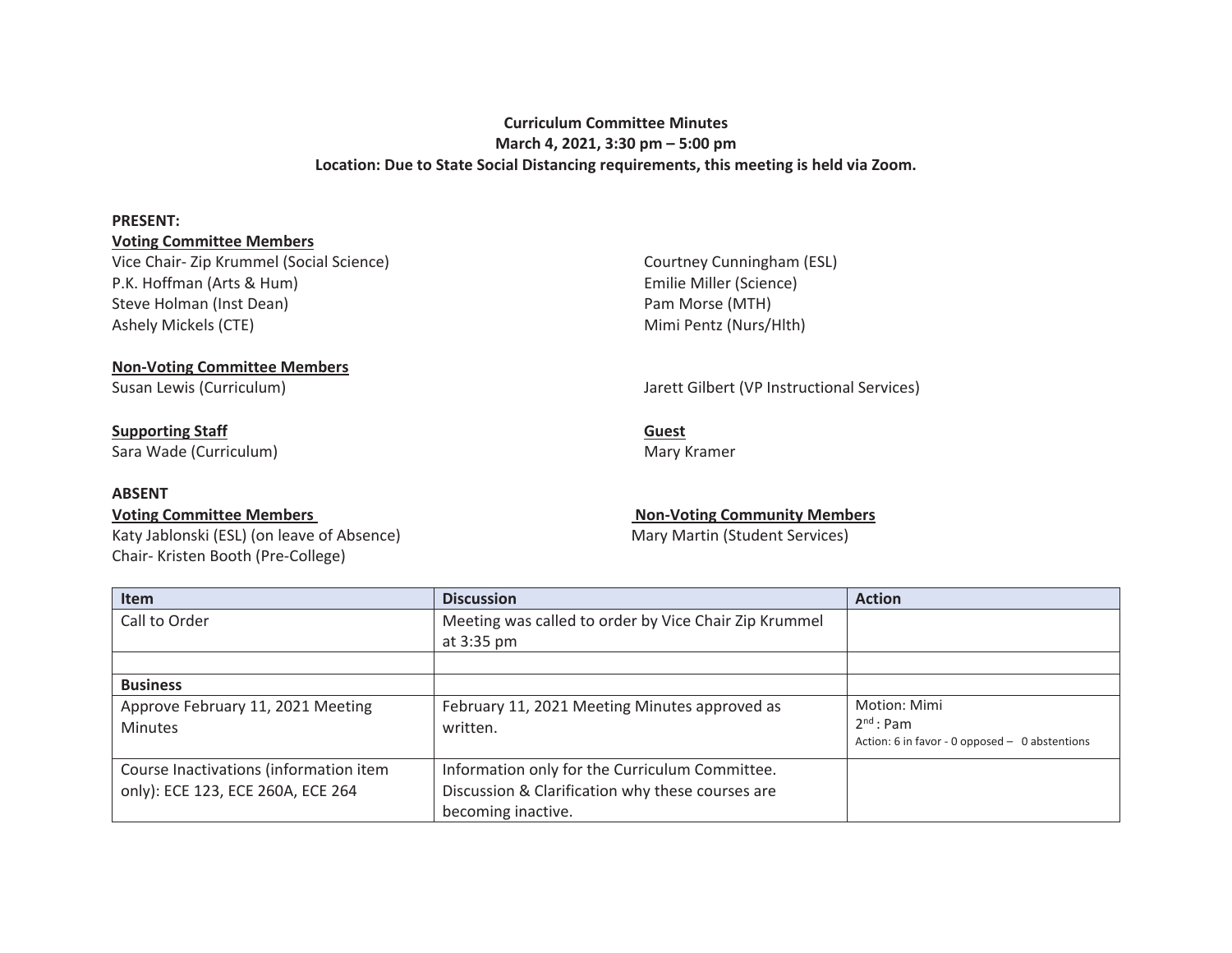| <b>Old Business</b>                                                                                                                                                                                                                      |                                                                                                                                                                                                                                                                                                                                                                                                                                                                                                                                                                                            |                                                                                  |
|------------------------------------------------------------------------------------------------------------------------------------------------------------------------------------------------------------------------------------------|--------------------------------------------------------------------------------------------------------------------------------------------------------------------------------------------------------------------------------------------------------------------------------------------------------------------------------------------------------------------------------------------------------------------------------------------------------------------------------------------------------------------------------------------------------------------------------------------|----------------------------------------------------------------------------------|
| February 11, 2021 Action Item: Susan will<br>present a Simplified Certificate/Degree<br>revision form at the next meeting,<br>replacing the Consent Agenda form. (done<br>- included in discussion items)                                | See discussion items.                                                                                                                                                                                                                                                                                                                                                                                                                                                                                                                                                                      |                                                                                  |
| February 11, 2021 Request: Restart<br>discussion regarding revision of BA/CAS<br>course requirements and electives for the<br>ASOT-BUS. (pending - contacting Todd<br>Meislahn and Andrea Ware to determine<br>readiness for discussion) | * Tabling the conversation until the next meeting.<br>* Ashley mentioned Linda Huggitt was involed in the conversation.<br>* Ashley had a meeting with Todd, and he would be willing to put the<br>CAS course under his degree but decided to wait to see what<br>happening at the State to see if we are aligning the course.<br>* The confusion on the course had been cleared up between Ashley,<br>Linda, Todd and Patrick.<br>* We need to catch up with Todd to see what is happening at the<br>State Level.<br>Action item will be continued to the next meeting, March 18,<br>2021 |                                                                                  |
| <b>Submissions</b>                                                                                                                                                                                                                       |                                                                                                                                                                                                                                                                                                                                                                                                                                                                                                                                                                                            |                                                                                  |
|                                                                                                                                                                                                                                          |                                                                                                                                                                                                                                                                                                                                                                                                                                                                                                                                                                                            |                                                                                  |
| ECE 222 Resilience & Wellness for<br><b>Educators (New CTE Course)</b>                                                                                                                                                                   | Zip opens ECE 222 into discussion.<br>Ashley explained why some classes were WR 90 & RD 90<br>& WR 115 & RD 115 prerequisites in the ECE classes.                                                                                                                                                                                                                                                                                                                                                                                                                                          | Motion: Steve<br>2nd: Pam<br>Action: 6 in favor $-$ 0 opposed $-1$<br>abstention |
|                                                                                                                                                                                                                                          | Motion: approve as written                                                                                                                                                                                                                                                                                                                                                                                                                                                                                                                                                                 | **Emilie abstained from voting                                                   |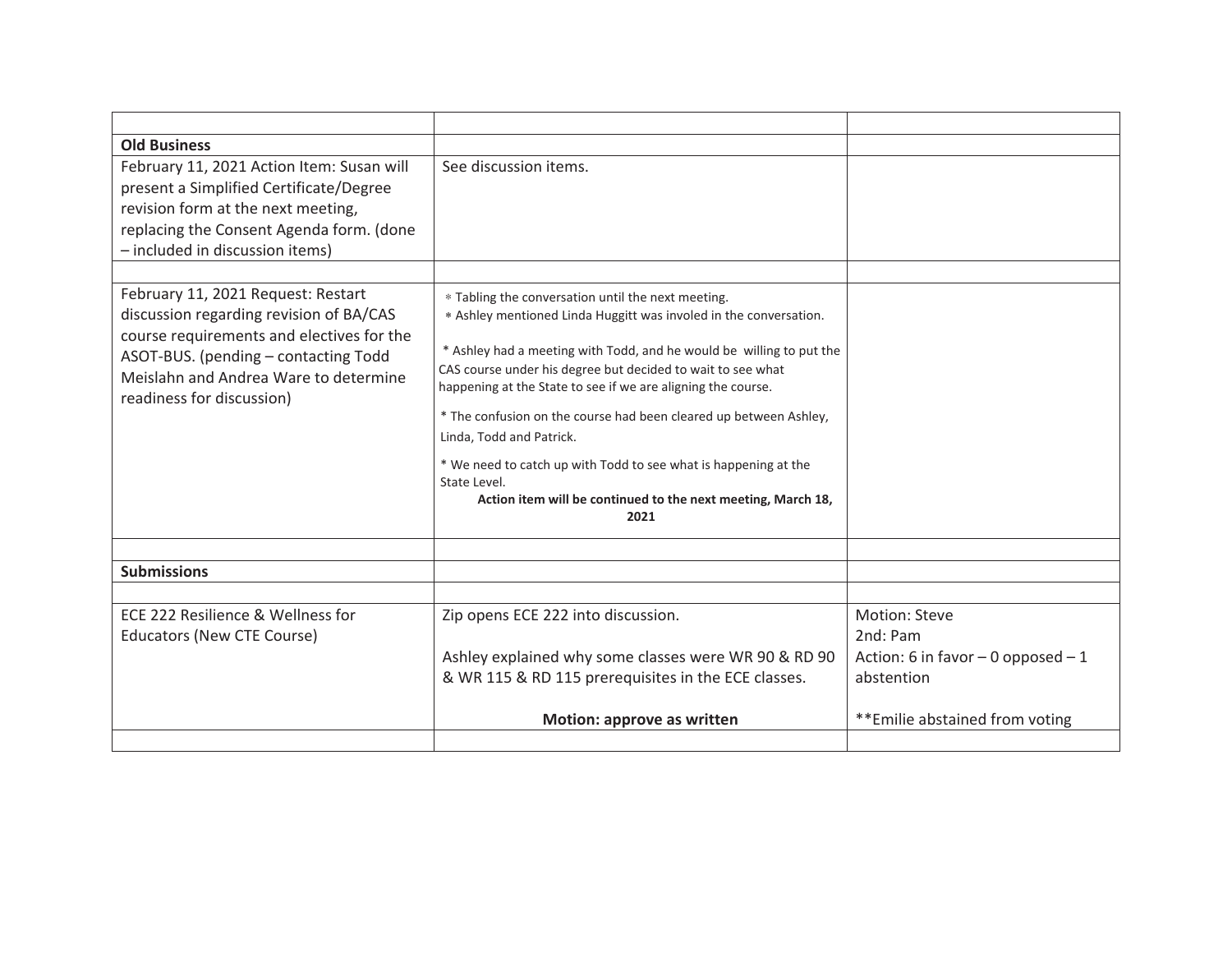| ECE 232 S.T.E.A.M: Birth to Age 8<br>(New CTE Course)                                                                | Zip opens ECE 232 into discussion.<br>Question regarding page 19, on Outcome #4 about<br>testing theories. You test hypothesizes not theories,<br>suggesting to change testing theories to testing<br>hypothesizes.<br><b>Motion: approve with amendment</b><br>Change content listed under Outcome #4, from " | Motion: P.K.<br>2nd: Courtney<br>Action<br><b>Original Motion amended</b><br>Motion: Emilie<br>2nd: Steve |
|----------------------------------------------------------------------------------------------------------------------|----------------------------------------------------------------------------------------------------------------------------------------------------------------------------------------------------------------------------------------------------------------------------------------------------------------|-----------------------------------------------------------------------------------------------------------|
|                                                                                                                      | testing of theories " to " testing of hypothesizes "                                                                                                                                                                                                                                                           | 7 in favor $-0$ opposed $-0$<br>abstentions                                                               |
| ECE 237 Trauma-Informed Care and<br>Education: Birth to Age 8<br>(New CTE Course)                                    | Zip opens ECE 237 into discussion.<br>Ashley explains that the new ECE adjunct instructor will<br>be taking the lead in teaching this course.<br>Motion: approve as written                                                                                                                                    | Motion: Mimi<br>2nd: P.K.<br>7 in favor $-$ 0 opposed $-$<br>0 abstentions                                |
| ECE 121 Guidance & Classroom<br>Management<br>(Course Revision: title, des, out, cont,<br>txt/mat)                   | Zip opens ECE 121 into discussion.<br>Explaining how guidance is a part of the ECE field.<br>Motion: approve as written                                                                                                                                                                                        | Motion: Courtney<br>2nd: P.K.<br>7 in favor $-0$ opposed $-0$<br>abstentions                              |
| ECE 122 Environments & Curriculum in<br>Early Childhood Ed 1<br>(Course Revision: title, des, out, cont,<br>txt/mat) | Zip opens ECE 122 into discussion.<br><b>Motion: approve with amendment</b><br>Add "ECE" to course prefix and number.                                                                                                                                                                                          | Motion: Steve<br>2nd: Mimi<br>7 in favor $-$ 0 opposed $-$<br>0 abstentions                               |
| <b>ECE 223 Supporting Dual Language</b><br>Learners<br>(Couse Revision: title, des, out, cont,<br>txt/mat)           | Zip opens ECE 122 into discussion.<br>Ashley & Courtney answer a question about<br>development for just single language learners and if you<br>look at reading abilities. The only thing that is being<br>changed in the course is the age range.<br>Motion: approve as written                                | Motion: Courtney<br>2nd: Emilie<br>7 in favor $-$ 0 opposed $-$<br>0 abstentions                          |
|                                                                                                                      |                                                                                                                                                                                                                                                                                                                |                                                                                                           |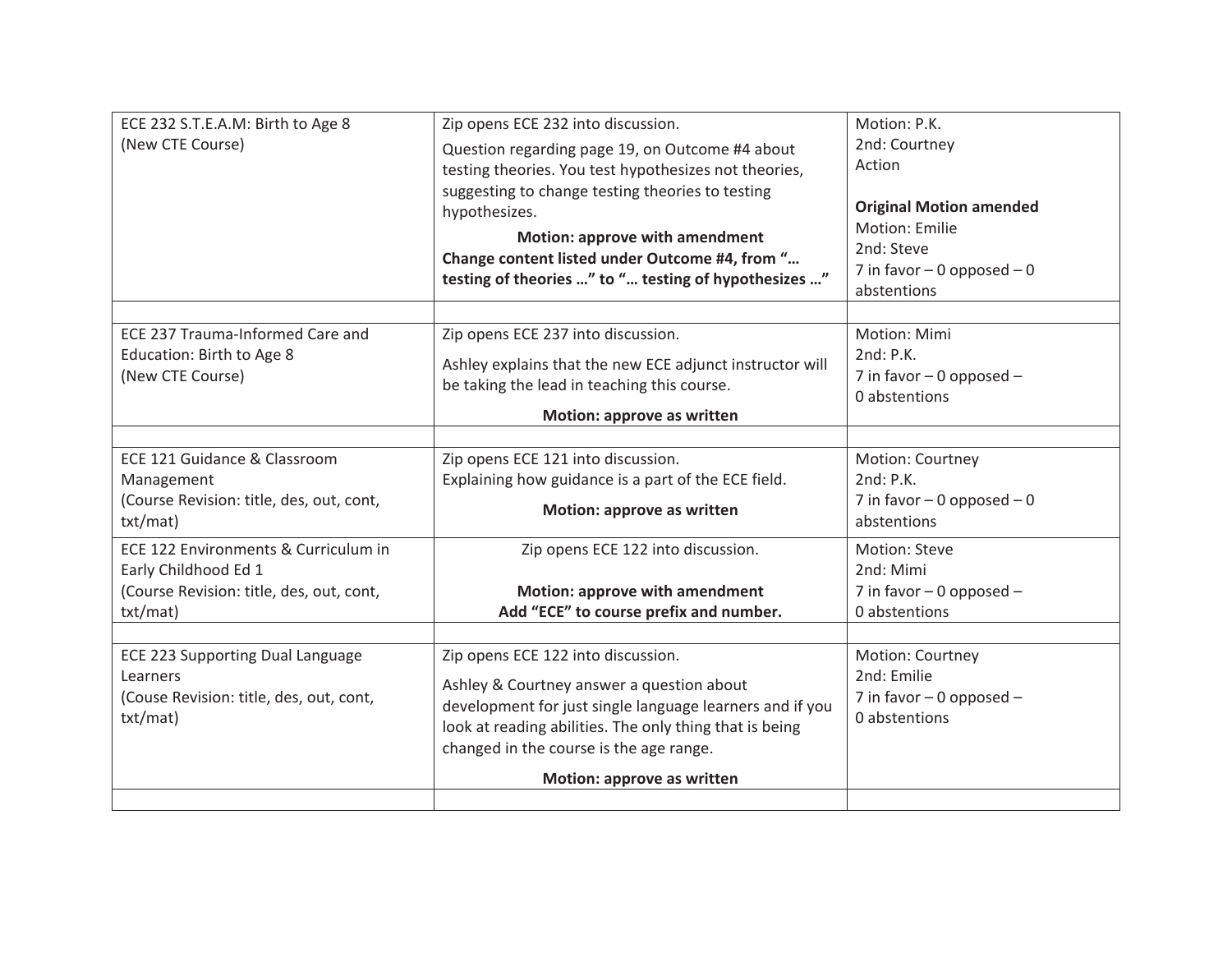| ECE 234 Inclusion of Children with Special<br><b>Needs</b><br>(Course Revision: title, des, out, cont,<br>txt/mat) | P.K. moves to open discussion, Steve 2nds. Zip opens<br>ECE 234 into discussion.<br>Motion: approve as written                                                                                                                                                                                                                                                                                                                                                                                 | Motions: P.K.<br>2nd: Steve<br>6 in favor $-0$ Opposed $-$<br>1 abstention **<br>**Mimi abstains from voting |
|--------------------------------------------------------------------------------------------------------------------|------------------------------------------------------------------------------------------------------------------------------------------------------------------------------------------------------------------------------------------------------------------------------------------------------------------------------------------------------------------------------------------------------------------------------------------------------------------------------------------------|--------------------------------------------------------------------------------------------------------------|
| ECE 235 Music & Movement for the Young<br>Child (Course Revision: title, des, out, cont,<br>txt/mat)               | Zip opens ECE 235 into discussion.<br>Motion: approve as written                                                                                                                                                                                                                                                                                                                                                                                                                               | Motion: Emilie<br>2nd: Pam<br>6 in favor - 0 Opposed -<br>1 abstention                                       |
| Early Childhood Education AAS<br>(Degree Revisions: coursework, credits)                                           | Zip opens Early Childhood Education AAS into discussion.<br>Clarification on the reducing the degree by 3 credits,<br>from 97 to 94 credit degree. Jarett want to thank Ashley<br>for the good thing about reducing the amount of credits<br>to help student succeed. Ashley explains that entirely all<br>ECE students are part time this term/year. Ashley<br>explain the how they measure current degree outcomes.<br>CGCC is ahead of the curve in the ECE program from<br>other colleges. | Motion: Mimi<br>2nd: Courtney<br>7 in favor $-0$ opposed $-0$<br>abstention                                  |
|                                                                                                                    | Motion: approve as written                                                                                                                                                                                                                                                                                                                                                                                                                                                                     |                                                                                                              |
| Early Childhood Education Curriculum<br>(Certificate Revision: coursework, credits)                                | Zip opens Early Childhood Education Curriculum into<br>discussion.<br>Ashley explains NAEYC Standards for Early Childhood<br>Educator levels and what should be known at each level.<br>This certificate falls between Level 1 and Level 2 on that<br>scale and CGCC AAS ECE degree falls into Level 2.<br>Ashley explains the benefits of "Options" for the<br>certificate. Challenges for enrollment in ECE courses due<br>most students being part-time, the ECE department                 | Motion: Steve<br>2nd: Pam<br>7 in favor $-0$ opposed $-0$<br>abstention                                      |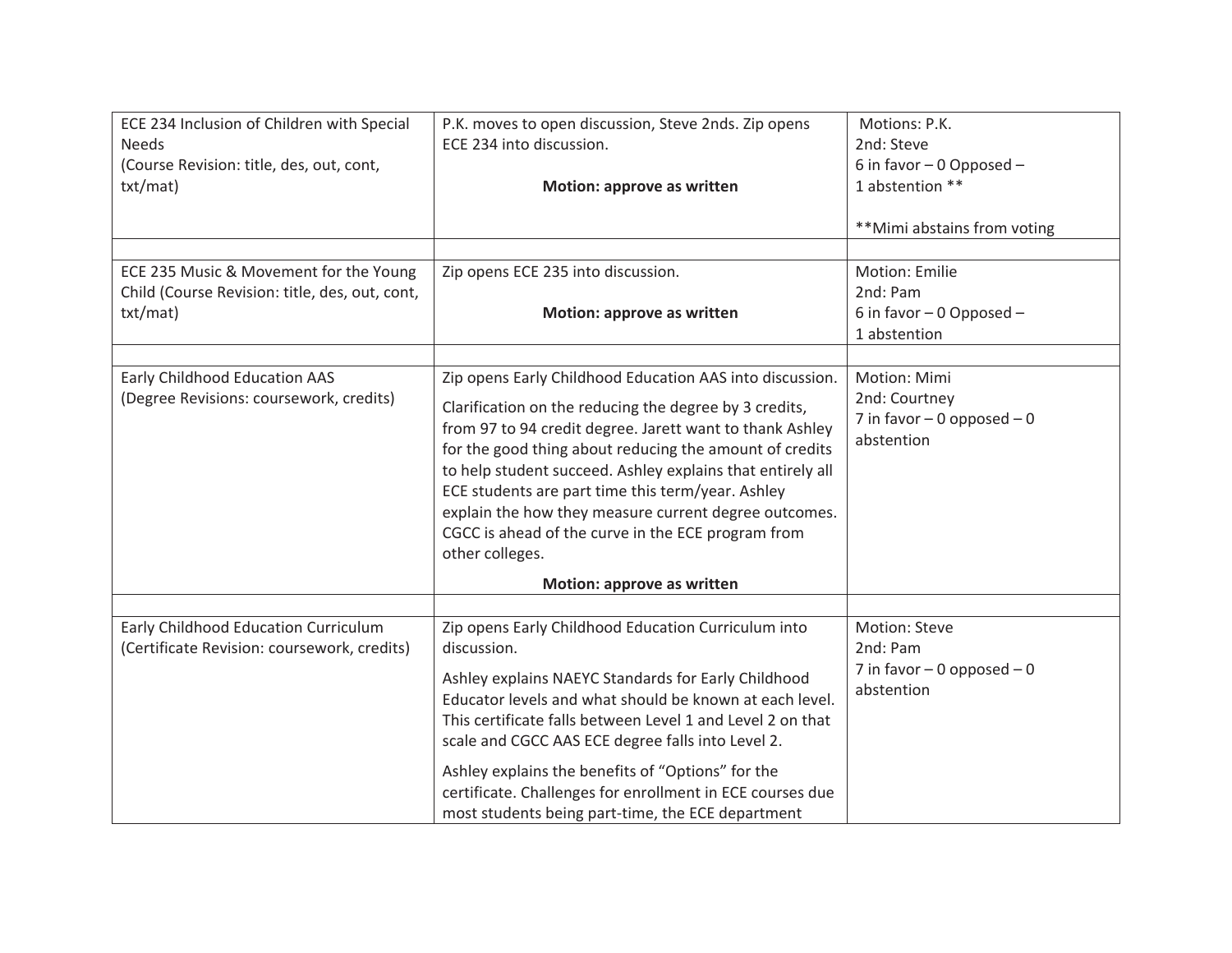|                                                                                                                                                                                   | created "Options" for the ECE Curriculum certificate so<br>that a student can have flexibility within the program to<br>come in at Year 1 or 2 and be able to take any of the<br>classes from either year to stay on track.                                                                  |                                                                              |
|-----------------------------------------------------------------------------------------------------------------------------------------------------------------------------------|----------------------------------------------------------------------------------------------------------------------------------------------------------------------------------------------------------------------------------------------------------------------------------------------|------------------------------------------------------------------------------|
|                                                                                                                                                                                   | Motion: approve as written                                                                                                                                                                                                                                                                   |                                                                              |
|                                                                                                                                                                                   |                                                                                                                                                                                                                                                                                              |                                                                              |
| <b>Discussion Items:</b><br>Adoption of new Modified<br>1.<br>Degree/Certificate Revision form and<br>determination of eligible items that<br>may be included on a Consent Agenda | Zip opens Adoption of new Modified Degree/Certificate<br>Revision form into discussion.<br>Susan presented the new Modified Degree/Certificate<br>Revision form to be used for degree/certificate revisions<br>that don't require a full submission. Replacing the<br>"Consent Agenda" form. | Motion: Ashely<br>2nd: Steve<br>7 in favor $-0$ Opposed $-$<br>0 abstentions |
|                                                                                                                                                                                   | Noted that the footer needed to be updated.                                                                                                                                                                                                                                                  |                                                                              |
|                                                                                                                                                                                   | <b>Privileged Motion: approve with amendment</b>                                                                                                                                                                                                                                             |                                                                              |
|                                                                                                                                                                                   | Update footer to correct title of form: Modified<br><b>Degree/Certificate Revision form</b>                                                                                                                                                                                                  |                                                                              |
|                                                                                                                                                                                   | Discussion continued around what might be put on a<br>Consent Agenda. It was agreed that more than one<br>Modified Degree/Certificate form could be put together<br>as a Consent Agenda.                                                                                                     |                                                                              |
|                                                                                                                                                                                   | Nothing else appears to currently fit within a consent<br>agenda framework. There was discussion around<br>potential subcommittee reports being on a consent<br>agenda.                                                                                                                      |                                                                              |
|                                                                                                                                                                                   | Clarified that if an item on a consent agenda needs<br>discussion, the item may be pulled off the consent<br>agenda.                                                                                                                                                                         |                                                                              |